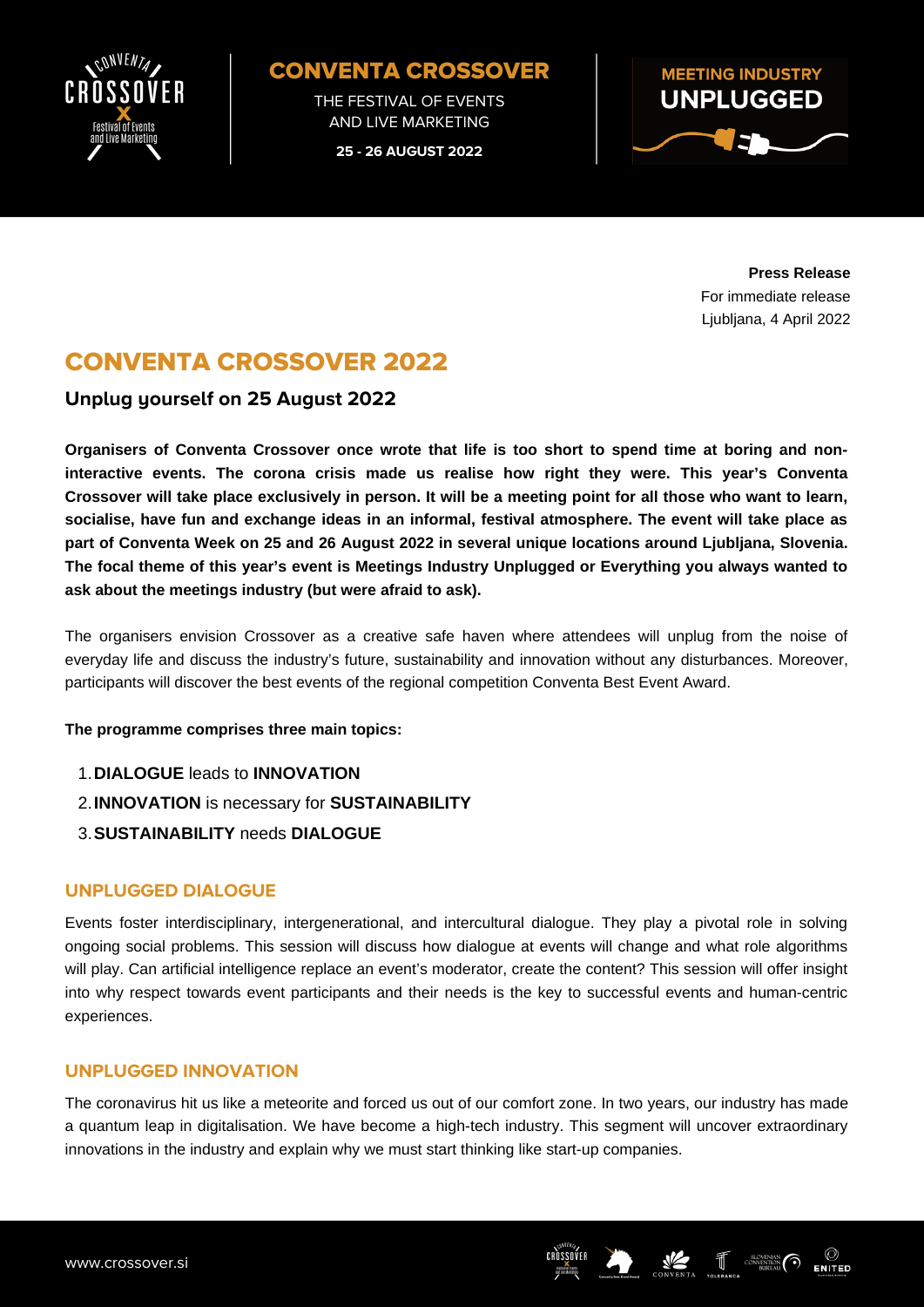

CONVENTA CROSSOVER

THE FESTIVAL OF EVENTS AND LIVE MARKETING

**25 - 26 AUGUST 2022**



## **UNPLUGGED SUSTAINABILITY**

We will try to find an answer to the question: how to organise events future generations will be proud of? We will shine a light on greenwashing and compare different opinions on our responsibility to organise balanced future events with a low carbon footprint.

The preliminary programme is available at [www.crossover.si/programme](https://www.crossover.si/programme/)

The festival will be co-created by industry experts who have played a crucial role in the event's previous editions. You will have the chance to meet them [personnaly,](https://www.crossover.si/) connect with them and ask them any questions that will come to your mind.

The organisers are inviting speakers who want to be included in the event's programme to contact the organiser at: [gorazd.cad@toleranca.eu,](https://www.crossover.si/) at the latest by 15 April 2022[.](https://www.crossover.si/)

#### 99

**Gorazd Čad, the founder of the [festival,](https://www.crossover.si/) said:** *["](https://www.crossover.si/)Conventa Crossover returns with a creative and fresh approach, rich interaction and various programme formats, spiced up with a daring, innovative mix of education, networking, cuisine, [entertainment](https://www.crossover.si/) and rock'n'roll. Our event will try to change outlooks on regional event organising and become a good practice case.["](https://www.crossover.si/)*

#### **CONVENTA BEST EVENT AWARD 2022**

In line with the event's tradition, Conventa [Crossover](https://www.crossover.si/) will play host to the **[Conventa](https://www.crossover.si/) Best Event Award** [competition](https://www.crossover.si/) for the best event in Europe. **Event [organisers](https://www.crossover.si/) can submit their projects by 15 July 2022.**

**Further [information](https://www.crossover.si/) is available at [www.crossover.si/best-event-award](https://www.crossover.si/best-event-award/)[.](https://www.crossover.si/)**

The event will take place within the framework of Conventa Week, which includes the Conventa tradeshow, Conventa [Experience](https://www.crossover.si/) Zone and Conventa Academy[.](https://www.crossover.si/)

Gorazd Čad [emphasised:](https://www.crossover.si/) *"Conventa Week is a festival of the regional meetings industry. After two years marked* by COVID-19, it is time we meet in person, network and discuss how to organise successful events that future *generations will be proud of."*